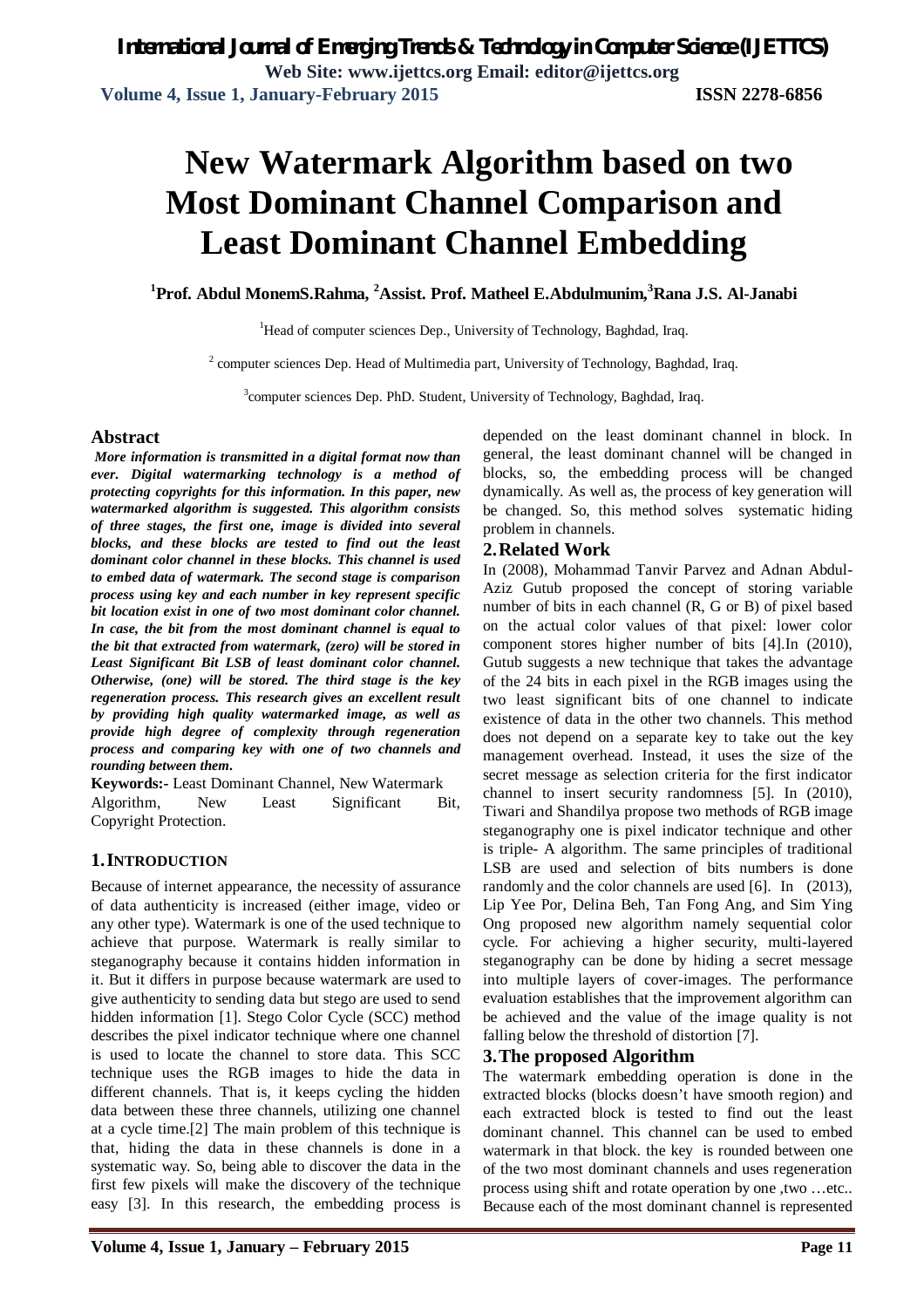# *International Journal of Emerging Trends & Technology in Computer Science (IJETTCS)*

**Web Site: www.ijettcs.org Email: editor@ijettcs.org** 

## **Volume 4, Issue 1, January-February 2015 ISSN 2278-6856**

by a (byte).Each number of that key represents specific bit location in one of the two most dominant channels in block. Fig.1 is the block Diagram that explains how the algorithm is worked.



Fig.1:- Block Diagram that explain how algorithm work

Fig.1, fig.2 and fig.3 are examples that explain that Jumping operation is done between the two most dominant channels in a cyclic way (each time the comparison process in one of two most dominant channel and embedding process in least dominant one).

| Pixel 1     |   |          | Pixel 2 |   |                         | Pixel 3 |   |  |
|-------------|---|----------|---------|---|-------------------------|---------|---|--|
| $\bf{R}$    | G | <u>B</u> |         | G | $\overline{\mathbf{B}}$ |         | G |  |
| Pixel 4     |   |          | Pixel 5 |   |                         | Pixel 6 |   |  |
| $\mathbf R$ | G |          |         | G |                         |         | G |  |

**Fig.2** Block No.1 Blue is the least dominant channel and the two most dominant channels are Red and Green.

| Pixel 1  |   |   | Pixel 2 |   |   | Pixel 3 |  |  |
|----------|---|---|---------|---|---|---------|--|--|
| <u>R</u> | G | B |         |   | в |         |  |  |
| Pixel 4  |   |   | Pixel 5 |   |   | Pixel 6 |  |  |
|          | G | в |         | G | В |         |  |  |

**Fig. 3** Block No2 Red is the least dominant channel and the two most dominant channels Blue and Green.

| Pixel 1     |                |   | Pixel 2 |                |   | Pixel 3 |                |   |
|-------------|----------------|---|---------|----------------|---|---------|----------------|---|
| R           | G              | B | R       | G              | В | R       | G              | B |
| Pixel 4     |                |   | Pixel 5 |                |   | Pixel 6 |                |   |
| $\mathbf R$ | $\overline{G}$ | B | R       | $\overline{G}$ | B | R       | $\overline{G}$ | B |

**Fig.4** Block No.3 Green is the least dominant channel and the two most dominant channels Red and Blue.

The following algorithm explains these steps in details:- **Step1:-**BMP image is divided into several blocks to extract the blocks that don't have loss information.

**Step2:-**In each block, find the least dominant channel and consider the remaining as the most dominant channel.

**Step3:-** Generate key that consist from  $(0...7)$ .

**Step4:-**Key is used to determine specific bit location in one of two most dominant channels.

**Step5:-**Hide the data in the least dominant channel.

**Step6:-**After complete the set of the key. Key Regeneration process can be done using shift by two, three ...etc. operation.

**Step7:-**Repeat steps from two to six until all secret messages complete.

### **4.Results and Discussion**

### **This algorithm provides the following results:-**

Because of the least dominant channel will be changed in blocks, the embedding process will be changed. Therefore, this approach embed watermark in non-sequential fashion solving the least significant bit sequential fashion problem. The watermark is embedded redundantly over all extracted blocks in image to increase watermark robustness. To increase security, embedded bit will not be stored in LSB directly it use comparison techniques to store bits, as well as, this approach will use multiple secret keys. Fig. (5), (6) and (7) explain the histogram of the original and watermarked image which are similar to each other. Peak signal to noise ratio (PSNR) and mean square error (MSE) can be used to measure that quality.



**Fig. 5** show that histogram for image1 and watermarked image1 are similar to each other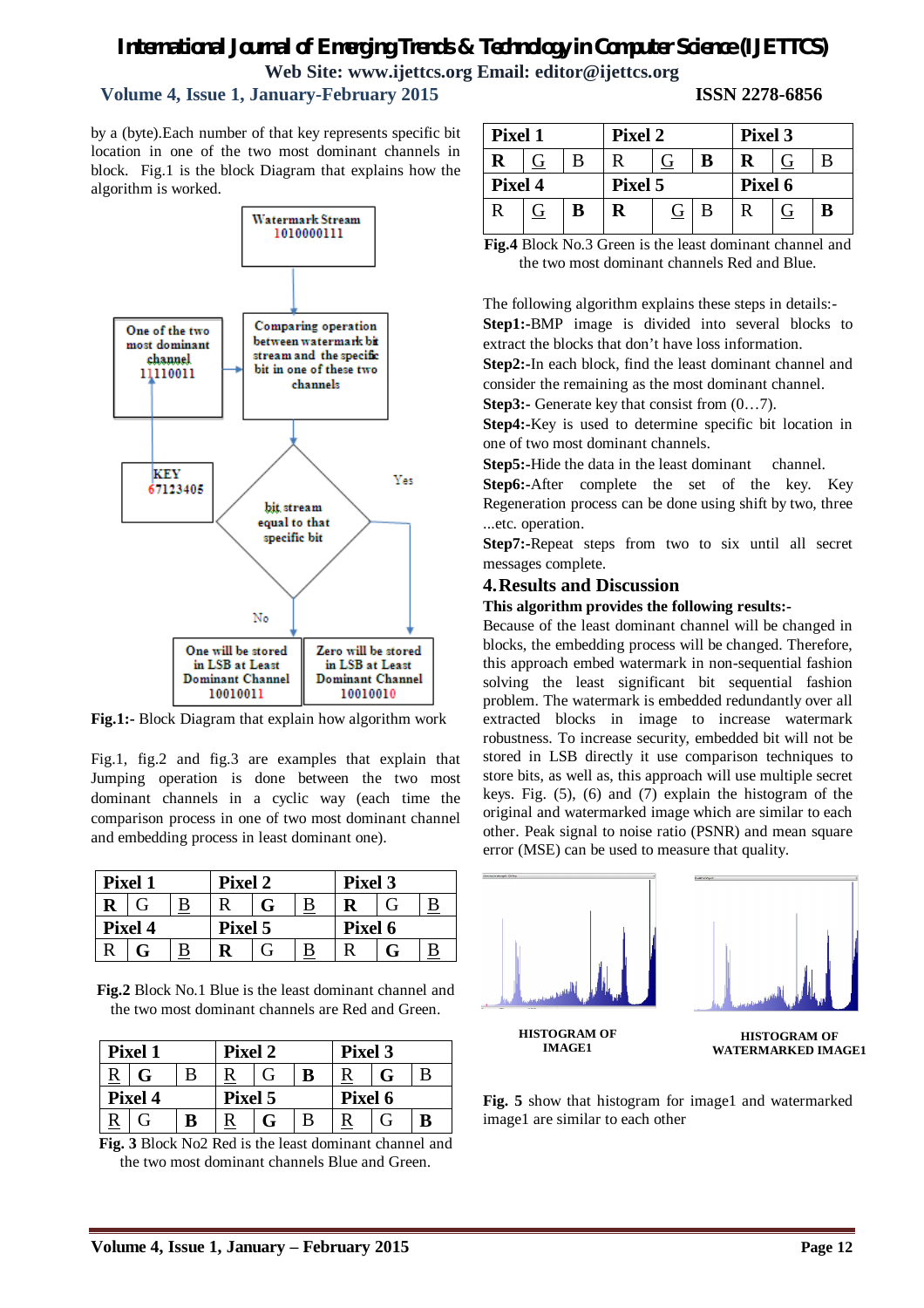## *International Journal of Emerging Trends & Technology in Computer Science (IJETTCS)* **Web Site: www.ijettcs.org Email: editor@ijettcs.org**

 **Volume 4, Issue 1, January-February 2015 ISSN 2278-6856**

**HISTOGRAM OF IMAGE2**

**Fig.6** show that histogram for image2 and watermarked image2 are similar to each other



**HISTOGRAM OF IMAGE3**

#### **HISTOGRAM of WATERMARKED of IMAGE3**

**Fig.7** shows that histogram for image3 and watermarked image3 are similar to each other

Below is Table1 that gives result of Mean Square Error and Peak Signal to Noise Ratio

**Table 1**: explains the impact of embedding data on the

| original image |              |               |                            |  |  |  |  |
|----------------|--------------|---------------|----------------------------|--|--|--|--|
| <b>IMAGE</b>   | <b>IMAGE</b> | <b>MEAN</b>   | <b>PEAK</b>                |  |  |  |  |
| NO.            | <b>SIZE</b>  | <b>SOUARE</b> | <b>SIGNAL</b><br><b>TO</b> |  |  |  |  |
|                | (KB)         | <b>ERROR</b>  | <b>NOISE RATIO</b>         |  |  |  |  |
| IMAGE1         | 589          | 0.0020        | 75.04                      |  |  |  |  |
| IMAGE2         | 1053         | 0.00068       | 79.74                      |  |  |  |  |
| IMAGE3         | 230400       | 0 0 1 1 9     | 6734                       |  |  |  |  |

According to table (1), this algorithm gives high Peak Signal to Noise Ratio (PSNR) and Low Mean Square Error (MSE).

## **5.Conclusion**

It provides perfect result which gives high PSNR and low MSE for watermarked image which mean the similarity between original image and watermarked one are very high. It improve the traditional Least Significant bit approach for the following reasons, first one, because of blocks extraction from cover image and select least dominant channel for each block, so, the problem of sequential embedding in LSB is avoided. Second, embedding process in non-direct way using comparing operation. Third, multiple key is used.

## **Reference**

[1] Inderjeet Kaur, Rohini Sharma andDeepak Sharma,"Transform Domain Based Steganography Using Segmentation and Watermarking", International Journal of Computing and Business Research,Vol.4,Issue1 ,2013.

- [2] Grima Dhingra1 and Sumity," Two Layer Provision for Secure Data Transmission", International Journal of Engineering Sciences Paradigms and Researches, Vol. 03, Issue 01, 2013.
- [3] Manish Mahajan and Akashdeep Sharma, Steganography in Colored Images Using Information Reflector with 2k Correction", International Journal of Computer Applications, Vol.1, No.1, 2010.
- [4] Mohammad TanvirParvez and Adnan Abdul-Aziz Gutub," RGB Intensity Based Variable-Bits Image Steganography", IEEE Asia-Pacific Services Computing Conference, (2008) December 9-12, Yilan, Taiwan.
- [5] Adnan Abdul-Aziz Gutub," Pixel Indicator Technique for RGB Image Steganography", Journal of Emerging Technologies in Web Intelligence,Vol.2,No.1, 2010.
- [6] Namita Tiwari1 and Madhu Shandilya," Secure RGB Image Steganography from Pixel Indicator to Triple Algorithm-An Incremental Growth", international Journal of Security and Its Applications, Vol. 4, No. 4, 2010.
- [7] Lip Yee Por, Delina Beh, Tan Fong Ang, and Sim Ying Ong," An Enhanced Mechanism for Image Steganography Using Sequential Colour Cycle Algorithm", The International Arab Journal of Information Technology, Vol. 10, No. 1, January 2013.

## **Auther's information**

1,2 Computer Science Department, University of technology, Iraq. Computer Science Department, Al-Qadisiyah University, Iraq



**Dr. Abdul Monem S. Rahma** Ph.D Awarded his M.Sc. from Brunel University and his Ph.D. from Loughborough University of technology United Kingdom in 1982, 1984 respectively. He taught at Baghdad university department of

computer science and the Military Collage of Engineering, computer engineering department from 1986 till 2003. He fills the position of Dean Asst. of the scientific affairs and works as a professor at the University of Technology computer Science Department. He published 88 Papers, 4 Books in the field of computer science, supervised 28 Ph.D. and 57 M.Sc. students. His research interests include Computer graphics image processing, Biometrics and Computer Security. And he attended and submitted in many scientific global conferences in Iraq and many other countries. From 2013 he fills the position of Dean of the computer Science Department at the University of Technology.

**HISTOGRAM of WATERMARKED of IMAGE2**